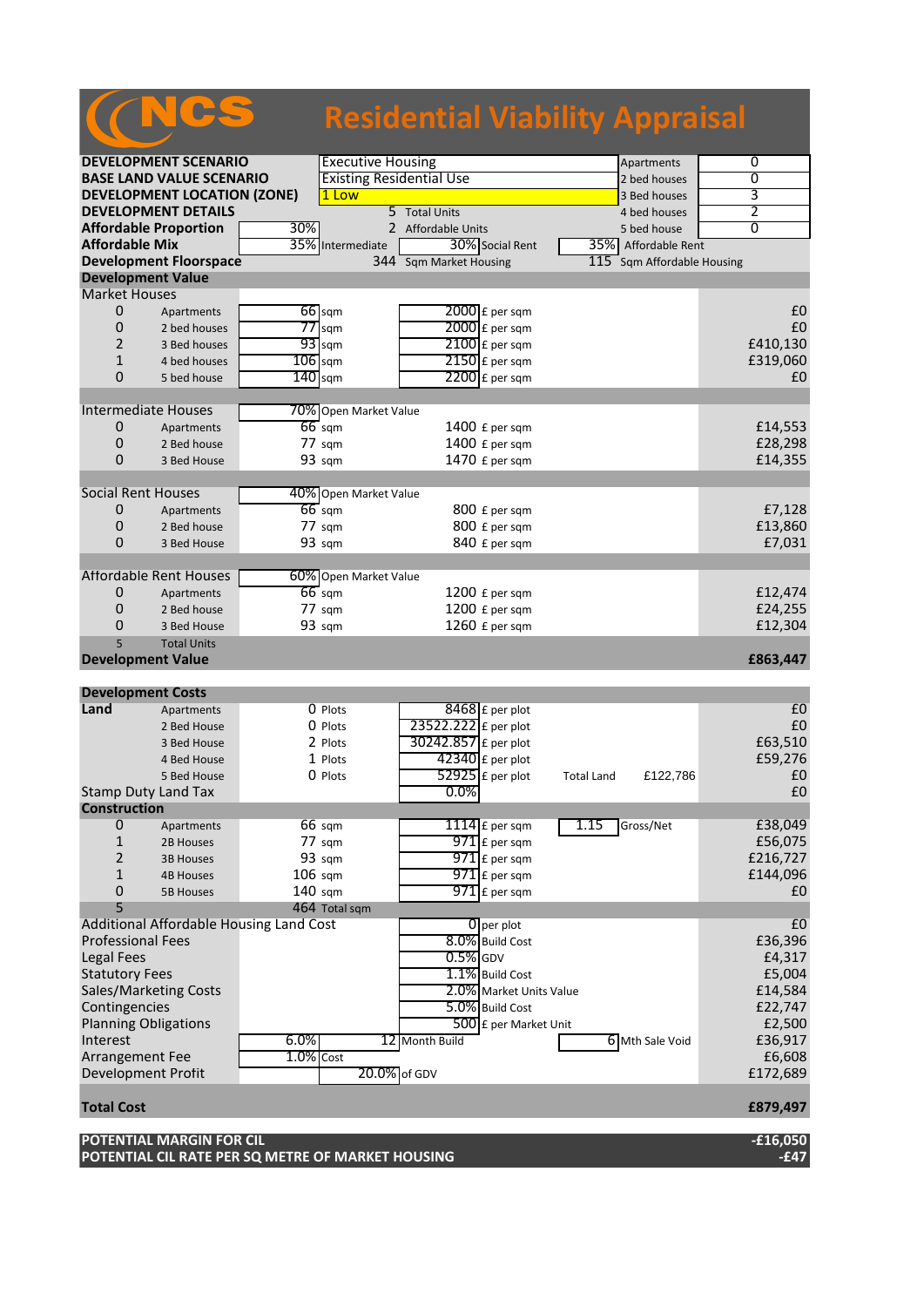# **Residential Viability Appraisal**

|                                                      | <b>DEVELOPMENT SCENARIO</b>             |             | <b>Executive Housing</b><br>Apartments |                        |                         |                   | 0                          |                |
|------------------------------------------------------|-----------------------------------------|-------------|----------------------------------------|------------------------|-------------------------|-------------------|----------------------------|----------------|
| <b>BASE LAND VALUE SCENARIO</b>                      |                                         |             | <b>Existing Residential Use</b>        |                        |                         |                   | 2 bed houses               | 0              |
| <b>DEVELOPMENT LOCATION (ZONE)</b>                   |                                         |             | 2 Medium                               |                        |                         | 3 Bed houses      | 3                          |                |
|                                                      | <b>DEVELOPMENT DETAILS</b>              |             |                                        | 5 Total Units          |                         |                   | 4 bed houses               | 2              |
|                                                      | <b>Affordable Proportion</b>            | 30%         |                                        | 2 Affordable Units     |                         |                   | 5 bed house                | $\overline{0}$ |
| <b>Affordable Mix</b>                                |                                         |             | 35% Intermediate                       | 30% Social Rent        |                         | 35%               | Affordable Rent            |                |
|                                                      | <b>Development Floorspace</b>           |             |                                        | 344 Sqm Market Housing |                         |                   | 115 Sqm Affordable Housing |                |
| <b>Development Value</b>                             |                                         |             |                                        |                        |                         |                   |                            |                |
| <b>Market Houses</b>                                 |                                         |             |                                        |                        |                         |                   |                            |                |
| $\mathbf 0$                                          | Apartments                              |             | $66$ sqm                               | $2700$ £ per sqm       |                         |                   |                            | £0             |
| 0                                                    | 2 bed houses                            |             | $77$ sqm                               | $2700$ $E$ per sqm     |                         |                   |                            | £0             |
| $\overline{2}$                                       | 3 Bed houses                            |             | $93$ sqm                               | $2775$ $E$ per sqm     |                         |                   |                            | £541,958       |
| $\mathbf{1}$                                         | 4 bed houses                            | $106$ sqm   |                                        | 2900 £ per sqm         |                         |                   |                            | £430,360       |
| 0                                                    | 5 bed house                             | $140$ sqm   |                                        | $3015$ £ per sqm       |                         |                   |                            | £0             |
|                                                      |                                         |             |                                        |                        |                         |                   |                            |                |
|                                                      | <b>Intermediate Houses</b>              |             | 70% Open Market Value                  |                        |                         |                   |                            |                |
| 0                                                    | Apartments                              |             | $66$ sqm                               | 1890 £ per sqm         |                         |                   |                            | £19,647        |
| 0                                                    | 2 Bed house                             |             | 77 sqm                                 | 1890 £ per sqm         |                         |                   |                            | £38,202        |
| 0                                                    | 3 Bed House                             |             | 93 sqm                                 | 1942.5 £ per sqm       |                         |                   |                            | £18,969        |
|                                                      |                                         |             |                                        |                        |                         |                   |                            |                |
| <b>Social Rent Houses</b>                            |                                         |             | 40% Open Market Value                  |                        |                         |                   |                            |                |
| $\mathbf 0$                                          | Apartments                              |             | $66 \text{ sqm}$                       | 1080 £ per sqm         |                         |                   |                            | £9,623         |
| 0                                                    | 2 Bed house                             |             | 77 sqm                                 | 1080 £ per sqm         |                         |                   |                            | £18,711        |
| 0                                                    | 3 Bed House                             |             | 93 sqm                                 | 1110 £ per sqm         |                         |                   |                            | £9,291         |
|                                                      | <b>Affordable Rent Houses</b>           |             | 60% Open Market Value                  |                        |                         |                   |                            |                |
| 0                                                    | Apartments                              |             | $66$ sqm                               | 1620 £ per sqm         |                         |                   |                            | £16,840        |
| 0                                                    | 2 Bed house                             |             | 77 sqm                                 | 1620 £ per sqm         |                         |                   |                            | £32,744        |
| 0                                                    | 3 Bed House                             |             | 93 sqm                                 | 1665 £ per sqm         |                         |                   |                            | £16,259        |
| 5                                                    | <b>Total Units</b>                      |             |                                        |                        |                         |                   |                            |                |
| <b>Development Value</b>                             |                                         |             |                                        |                        |                         |                   |                            | £1,152,602     |
|                                                      |                                         |             |                                        |                        |                         |                   |                            |                |
| <b>Development Costs</b>                             |                                         |             |                                        |                        |                         |                   |                            |                |
| Land                                                 | Apartments                              |             | 0 Plots                                | $17544$ £ per plot     |                         |                   |                            | £0             |
|                                                      | 2 Bed House                             |             | 0 Plots                                | 48733.333 £ per plot   |                         |                   |                            | £0             |
|                                                      | 3 Bed House                             |             | 2 Plots                                | 62657.143 £ per plot   |                         |                   |                            | £131,580       |
|                                                      | 4 Bed House                             |             | 1 Plots                                | $87720$ £ per plot     |                         |                   |                            | £122,808       |
|                                                      | 5 Bed House                             |             | 0 Plots                                | $109650$ £ per plot    |                         | <b>Total Land</b> | £254,388                   | £0             |
|                                                      | <b>Stamp Duty Land Tax</b>              |             |                                        | 3.0%                   |                         |                   |                            | £7,632         |
| <b>Construction</b>                                  |                                         |             |                                        |                        |                         |                   |                            |                |
| 0                                                    | Apartments                              |             | 66 sqm                                 | 1114 $E$ per sqm       |                         | 1.15              | Gross/Net                  | £38,049        |
| $\mathbf{1}$                                         | 2B Houses                               |             | 77 sqm                                 | $971$ $E$ per sqm      |                         |                   |                            | £56,075        |
| 2                                                    | <b>3B Houses</b>                        |             | 93 sqm                                 | $971$ $E$ per sqm      |                         |                   |                            | £216,727       |
| 1                                                    | <b>4B Houses</b>                        | $106$ sqm   |                                        | $971$ £ per sqm        |                         |                   |                            | £144,096       |
| 0                                                    | <b>5B Houses</b>                        | 140 sqm     |                                        | $971$ $E$ per sqm      |                         |                   |                            | £0             |
| 5                                                    |                                         |             | 464 Total sqm                          |                        |                         |                   |                            |                |
|                                                      | Additional Affordable Housing Land Cost |             |                                        | $14620$ per plot       |                         |                   |                            | £21,930        |
| <b>Professional Fees</b>                             |                                         |             |                                        | 8.0% Build Cost        |                         |                   |                            | £36,396        |
| <b>Legal Fees</b>                                    |                                         |             |                                        | $0.5%$ GDV             |                         |                   |                            | £5,763         |
| <b>Statutory Fees</b>                                |                                         |             |                                        | 1.1% Build Cost        |                         |                   |                            | £5,004         |
|                                                      | Sales/Marketing Costs                   |             |                                        |                        | 2.0% Market Units Value |                   |                            | £19,446        |
| Contingencies<br>5.0% Build Cost                     |                                         |             |                                        |                        | £23,844                 |                   |                            |                |
| <b>Planning Obligations</b><br>500 £ per Market Unit |                                         |             |                                        |                        |                         | £2,500            |                            |                |
| Interest                                             |                                         | 6.0%        |                                        | 12 Month Build         |                         |                   | 6 Mth Sale Void            | £51,373        |
| Arrangement Fee                                      |                                         | $1.0%$ Cost |                                        |                        |                         |                   |                            | £8,294         |
|                                                      |                                         |             | 20.0% of GDV                           |                        |                         |                   |                            | £230,520       |
| Development Profit                                   |                                         |             |                                        |                        |                         |                   |                            |                |

NCS